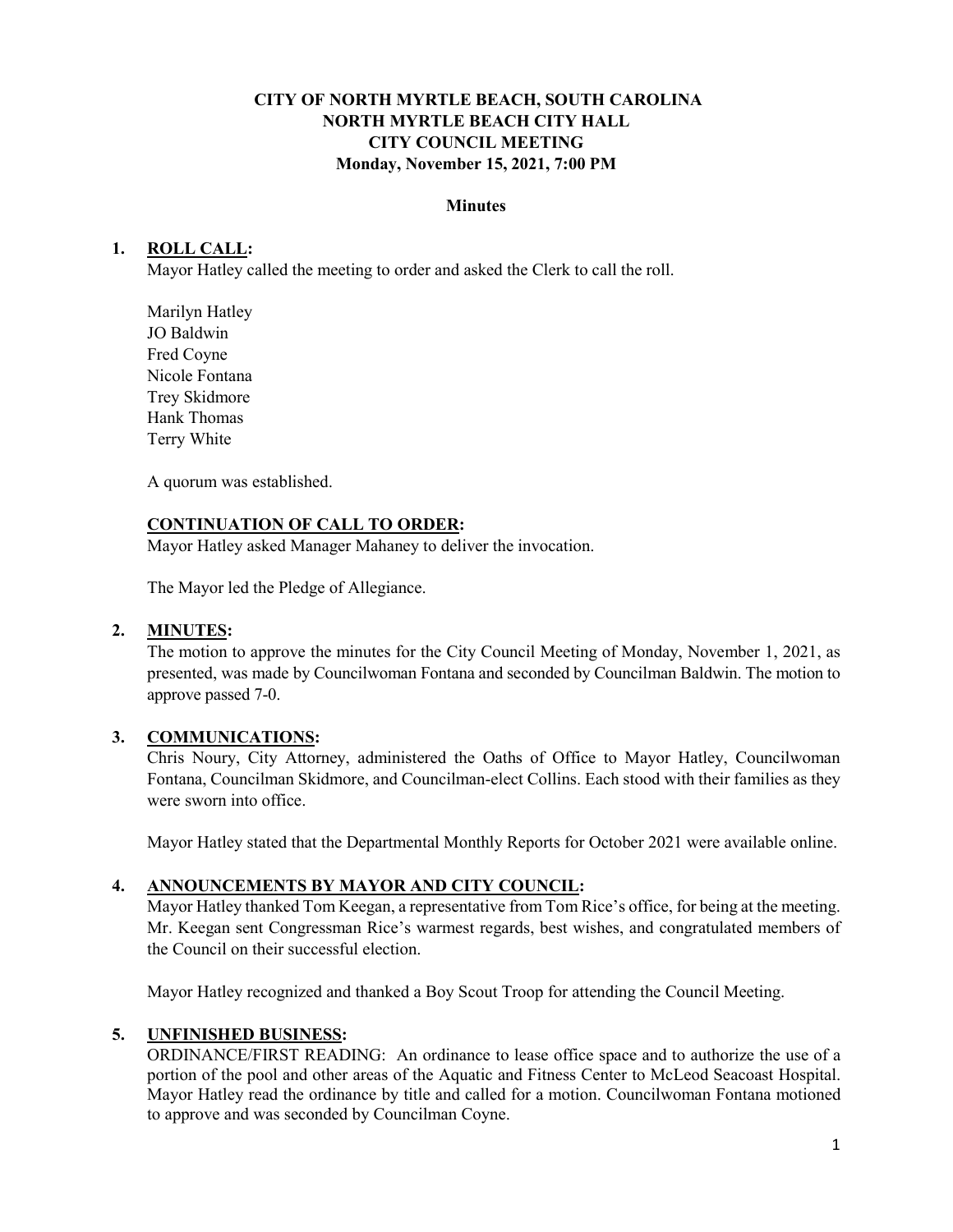Having no comments from the Council or public, Mayor Hatley called for a vote. The motion to approve passed 7-0.

# **6. NEW BUSINESS:**

ORDINANCE/FIRST READING: An amendment to Ordinance 19-22 changing the effective date for implementation of the ban on single-use carryout bags by retail establishments. Mayor Hatley read the ordinance by title and opened the floor for public comment.

Gerry Ferguson, 1602 25<sup>th</sup> Avenue North, North Myrtle Beach, stated she was sympathetic to the businesses, but she was there to speak on behalf of the Earth. During the pandemic, delivery, curbside pickup, and take-outs were tremendous. There had been a proliferation of plastic bags. The Earth and landfills were choking on them. She had great sympathy for the business, but felt it was her duty to speak for the Earth. She stated she proposed a compromise in her email that was sent to the Council of a 6 month delay instead of a year delay. This would make three years since the ordinance was first passed. She realized there was a pandemic, but that didn't stop the Earth from suffering. She hoped the businesses would recover soon, but it seemed like we were coming back. She stated she would appreciate them reaching a compromise that was fair to both sides of the issue.

Lorna Sheets, 42 Shadow Moss Place, North Myrtle Beach, stated she had spoken many times about this issue and talked to several before the meeting. She wanted to read something that would explain everything. "In the end, our society will be defined not only by what we create, but by what we refuse to destroy."

Mary Hager, 811 Highway 17, North Myrtle Beach, stated she was not only a member of the Turtle Patrol, but a small business owner. She stated it was important to look at cost effectiveness. Going from plastic to paper would be a slight increase, but felt that little increase was important to our environment. As a small business, they had been preparing for over a year. From one perspective of a small business, she would like to keep the effective date of the ban on January 1, 2022.

Cheryl Garnant, 1113 24<sup>th</sup> Avenue South, North Myrtle Beach, stated she was born an environmentalist. They have known business to go plastic bag less. She called Food Lion and they sell a bag for 99 cents. She couldn't imagine anyone not being able to afford buying one. If the business felt like it's going to cost them money, have them charge one penny on something to cover their costs. They can give bags away instead of insisting on charging for one. Many people go to Sam's Club and Costco and they have boxes. People drive to Wilmington to shop at Trader's Joe and they do not have bags. Ms. Garnant stated the statement by businesses that don't want to do this yet was for the sake of argument.

Sandra Porter, 607 Rosemary Lane, North Myrtle Beach, stated this was the first time she's attended a meeting and thanked the Council for their services. She was not a member of any group, but represented herself. The businesses do not need to be made responsible for handing her a bag, whether paper or plastic. There was only a few things that a single citizen can actually have control over. This was a tiny issue for a person to take responsibility. TJMaxx sold huge bags for 99 cents. A family could by 10 bags for 99 cents each and would be fine. This was not an issue of businesses themselves. It was an excuse for us not taking some level of responsibility over something they could control. At the minimum, we should only do a 6 month delay. Grocery stores would not lose business, because every grocery store would have to do the same. People would still eat. People would complain for 6 months, but would get used to taking in their bags. As a single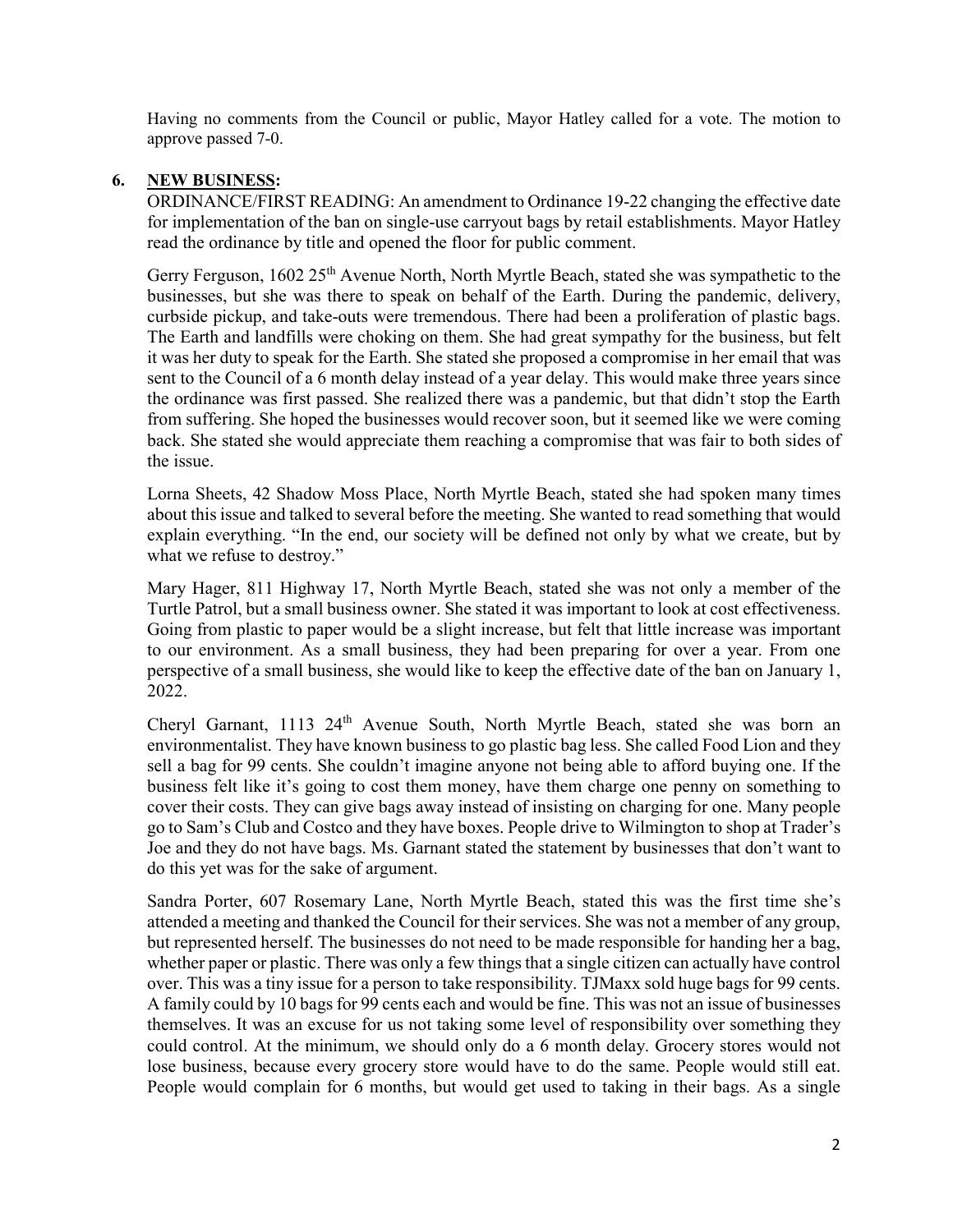citizen, this was something we could take the responsibility to ensure that the ocean or turtle doesn't get a bag.

Cheryl Kilday, President/CEO of Destination North Myrtle Beach, stated the penalty for not complying with the ordinance was a misdemeanor. She stated their concern was related to the supply chain. There was a real issue getting paper bags. Many companies that used to make paper bags were now making boxes. In the letter she sent to Council, she suggested to monitor the supply chain, reevaluate, and then proceed. In the meantime, take steps on community awareness. She stated it wasn't an issue of cost, but of supply. If we were going to have them comply, they needed to be able to comply. She wanted to make sure there was a community awareness campaign with the Solid Waste Authority. She stated they were prepared to go door-to-door to make sure businesses were aware and monitor the supply chain. They should not taking action on a business when they couldn't get the supply.

Sylvia Bray, 2100 Sea Mountain Highway, North Myrtle Beach, stated about three years ago, several people got involved to conduct a cost analysis and determined that paper was cheaper than plastic. The WHO finished an event and said not to do this yesterday or tomorrow, but do it today. She's been to several stores which had paper bags. They were out there. She stated that Kohl's opened a couple of weeks ago and they had a paper bag. They came in and were prepared. The bag was made by Pro Am Pack, made in the USA. It was recyclable and reusable. They have waited a year and don't need to wait another one. Now the concern was the children and what the runoff was doing to their health and mental health issues. She asked that they carry this forward today.

Barb MacKinnon, 323 59<sup>th</sup> Avenue North, North Myrtle Beach, stated she had many questions and Ms. Kilday answered them for her, which made a difference in how she thought about it. If the question was supply and the businesses do actually want to comply, that made her feel better. The issue was not plastic versus paper, it was people bringing their own bags. This would be an education issue. Her issue was that if we kept on delaying, a business would say they were not ready and then another business would say they were not ready and delays would continue to happen. She stated if Council insisted businesses comply at the 6 month mark that would satisfy the questions this had raised for her.

Mayor Hatley closed public comment. Mayor Hatley asked the Council if they would like to proceed or like to discuss before voting on it. Councilman Baldwin stated he would like to discuss the issue with the supply chain that everyone had been dealing with. The Council continued a discussion on the support of the plastic bags ban, supply chain facts, and a possible compromise of 6 months. Mayor Hatley stated she was willing to compromise. She stated that Ms. Kilday had offered to chair a committee to educate the community and help businesses get ready and prepared for when the ban would go into effect. She stated she wanted to have individuals from the Sea Turtle group be a part of this committee. The businesses, Chamber, and environmental groups needed to work together on this committee in order for the ban to take effect in 6 months. Councilman Collins stated the citizens needed to start using reusable bags now. He did not want to delay this ordinance. He could live with 6 months, but would like to have it now. Councilman Coyne stated he agreed with the 6 month delay, but education was needed for people to bring their own bags. Councilman Baldwin wanted to know Mr. Boulineau's opinion on the subject.

Frank Boulineau, 212 Sea Mountain Highway, North Myrtle Beach, stated supply was the issue. The two largest paper companies had been bought out by China and they were now making cardboard boxes for Amazon. They used to get printed paper bags and they cannot get them right now. There was a two year lead time to get them. They had been doing a lot to help the situation. They gave over 200,000 reusable bags last year. They would give a customer one and were not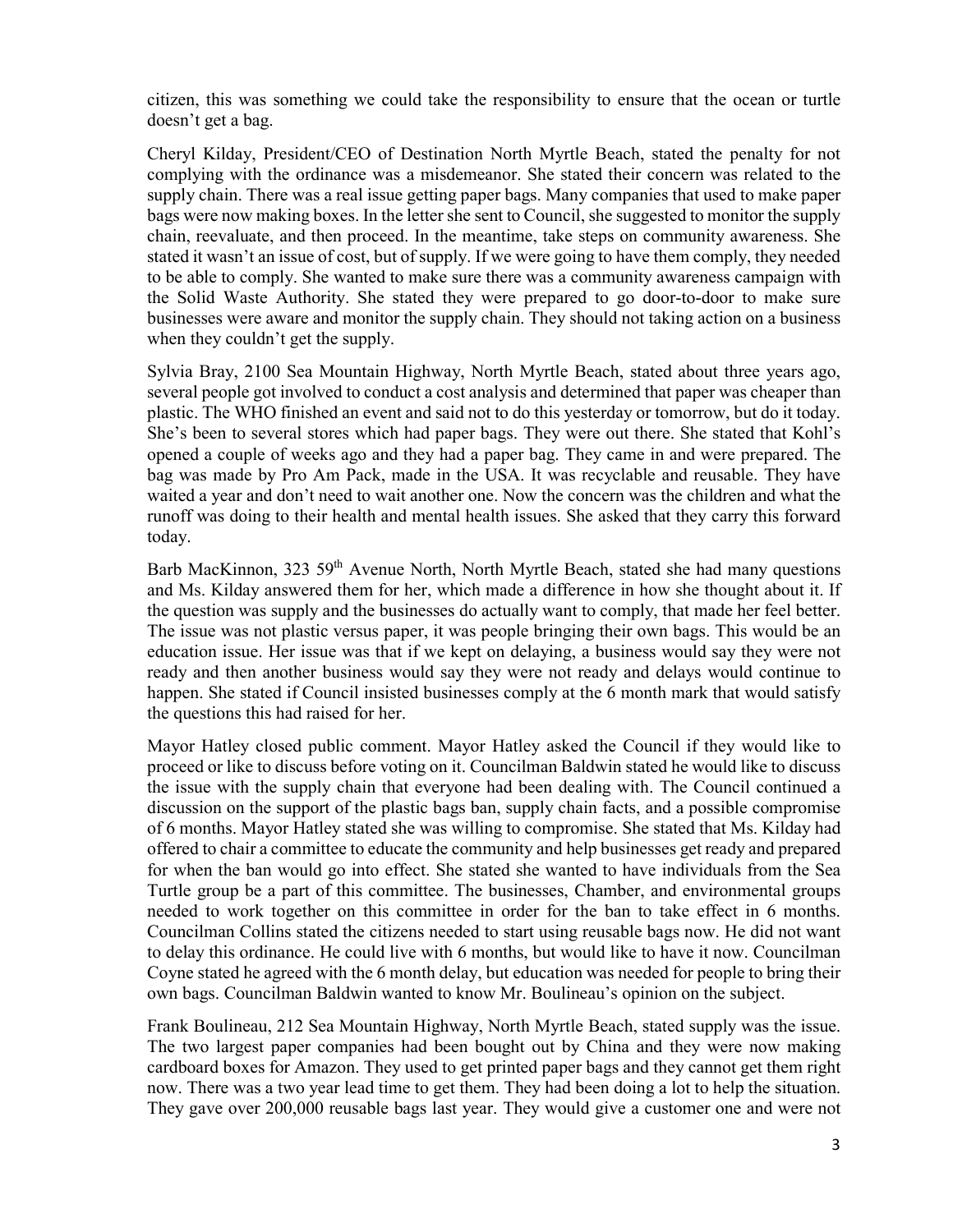trying to be cheap. Part of the problem was tourists. Tourists do not know they need to bring their own bags in. Mr. Boulineau stated that Mount Pleasant had a bag ordinance, but did not enforce it. He was there last week. The convenience stores only used plastic and the grocery stores had paper and plastic. He asked whatever was decided, he would like for it to be enforced. He would like to see at least 6 months to use up his current supply. They had to order 1 million bags at a time. A paper bag costs 5 times more than a plastic bag. They pay 3.2 cents for plastic versus 18 cents for a paper bag. He stated he loved the environment, but wanted some time to make the transition. They have several months' worth of plastic bags in their warehouse. He stated the two companies he used to get paper bags were having a hard time getting them. Councilman Baldwin asked if he believed he could make the transition in 6 months. Mr. Boulineau stated as long as they received the supply, they could do it, but didn't know what the supply would be like. Mayor Hatley reiterated they needed to have an ordinance that would be enforced. Mr. Boulineau stated they had a parking issue last year. The business community and the city worked together to solve the problem. He believed that the two working together, along with the Chamber, could solve this issue and educate the tourists to bring their own bags. Mayor Hatley stated after the ordinance was decided, she wanted to appoint a committee with business community members and volunteers to work together to get the word out to make the project work. Mayor Hatley stated she had already spoken with Ms. Kilday, who offered to chair the committee.

Mayor Hatley called for a motion. Councilman Thomas motioned to accept the ordinance on first reading for an effective date from January 1, 2022 to July 1, 2022 and was seconded by Councilwoman Fontana. Councilman Coyne stated he would like to get a report back 30 days before this would go into effect. Mayor Hatley asked for an update within 3 months on the steps the committee would be taking and how they would be working together for an easy transition. Councilman Collins asked for additional verbiage that asked businesses to make the transition as soon as they could. Mayor Hatley stated some businesses were already doing this.

Having no further comments from the Council or public, Mayor Hatley called for a vote. The motion to approve passed 6-1. Councilman Collins voted nay.

# **7. PUBLIC COMMENT:**

Greg Snow, 5210 Windy Pines Drive, North Myrtle Beach, stated he had lived in Barefoot Resort for 11 years. He stated right now the Barefoot Resort Community Assessments for the common area maintenance were now including new Barefoot Resort development costs. The community was not allowed input over this levy. This was done purely at the pleasure of the unelected Barefoot Resort Joint Committee. He prayed that the city would compel the Barefoot Resort racketeers to remove their development costs from the common area maintenance assessment from the community.

Weldon Boyd, 4801 Harbor Point Drive, Unit 104, North Myrtle Beach, congratulated the winners of the election. He stated he typed down what he wanted to say, so he didn't get long winded.

Mr. Boyd read: Today I am addressing the Council in hopes of having an existing ordinance modernized to meet the needs of today's small business trends, as well as fall in line with what makes sense. Currently, we have an ordinance in place that prohibits small businesses in town from setting up a table at community or private events to do business. I understand the origin of this ordinance, and I understand the need for it at that time. However, times have changed and so has small business. There are many businesses in town that are not destination points and just exist, and are eager for the opportunity to set up at places that are during events to generate new clients and make additional revenue they otherwise would not get if they weren't at this event. A Buoy's event can easily draw 2,500 potential clients with little marketing effort. We are eager to share this opportunity with other small businesses in town. Other cities have adopted this trend, changed ordinances, and created